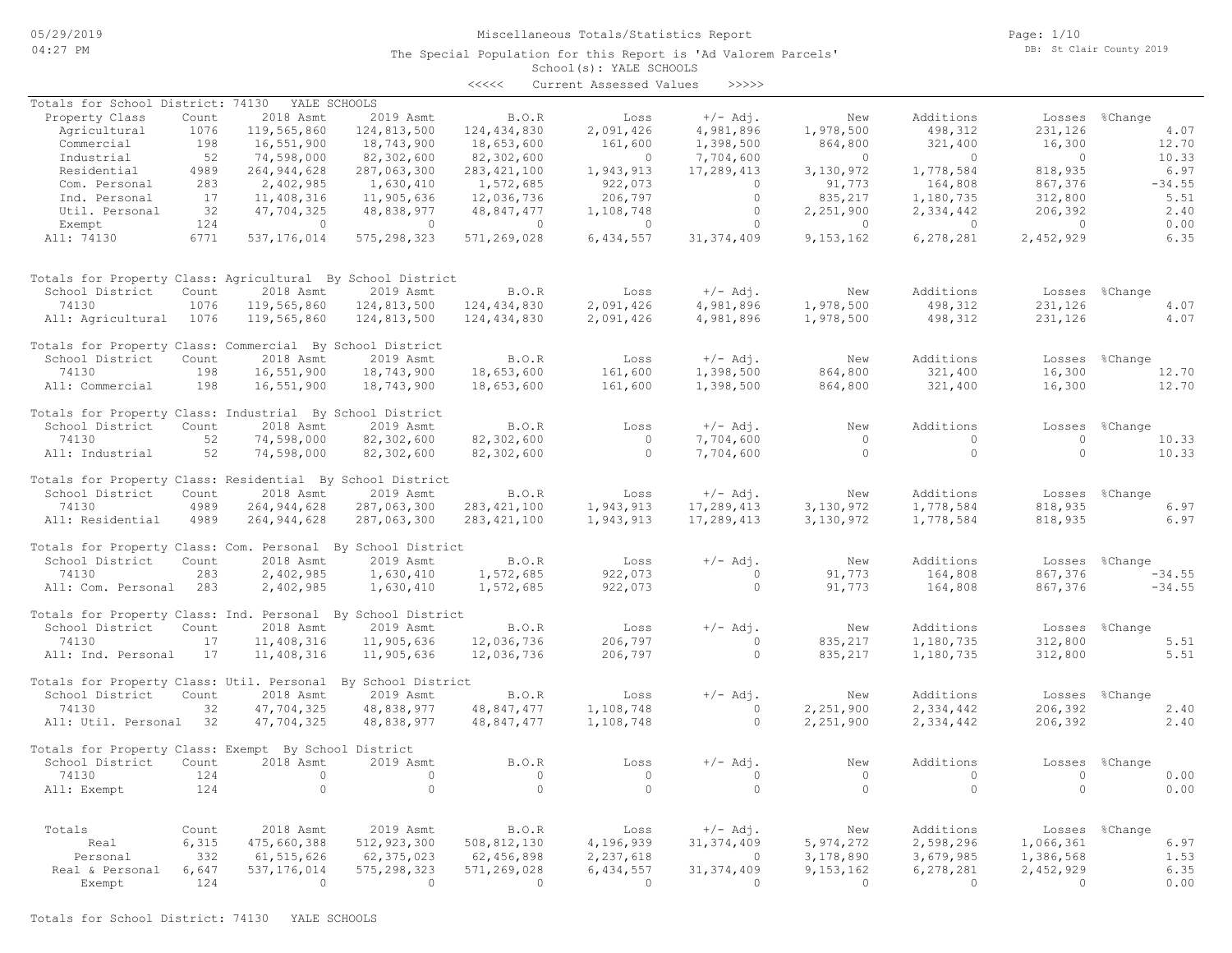#### School(s): YALE SCHOOLS The Special Population for this Report is 'Ad Valorem Parcels'

| くくくくく | S.E.V., Taxable and Capped Values |  |  |  | >>>>> |
|-------|-----------------------------------|--|--|--|-------|
|-------|-----------------------------------|--|--|--|-------|

| Property Class                                               | Count        | 2018 SEV                       | Fin SEV                        | 2019 SEV                       | 2018 Tax                     | Fin Tax                       | 2019 Tax                       | BOR Tax                    | 2019 Cap                       | 2019 MCAP                   |
|--------------------------------------------------------------|--------------|--------------------------------|--------------------------------|--------------------------------|------------------------------|-------------------------------|--------------------------------|----------------------------|--------------------------------|-----------------------------|
| Agricultural                                                 | 1076         | 119,565,860                    | 119,061,404                    | 124, 434, 830                  | 67, 375, 079                 | 66, 647, 542                  | 69,045,238                     | 68,837,276                 | 68,745,866                     | 68,549,761                  |
| Commercial                                                   | 198          | 16,551,900                     | 16,031,350                     | 18,653,600                     | 13,945,769                   | 13, 453, 165                  | 14,643,227                     | 14,565,527                 | 14, 313, 948                   | 14,286,768                  |
| Industrial                                                   | 52           | 74,598,000                     | 73,936,156                     | 82,302,600                     | 72,335,077                   | 72,843,527                    | 74,593,865                     | 74,593,865                 | 74,591,744                     | 74,591,744                  |
| Residential                                                  | 4989         | 264, 944, 628                  | 264, 170, 973                  | 283, 421, 100                  | 204, 559, 148                | 203,844,279                   | 215, 553, 624                  | 212,702,988                | 213, 253, 055                  | 210,652,129                 |
| Com. Personal                                                | 283          | 2,402,985                      | 2,249,987                      | 1,572,685                      | 2,402,985                    | 2,249,987                     | 1,630,410                      | 1,572,685                  | 1,637,450                      | 1,579,725                   |
| Ind. Personal                                                | 17           | 11,408,316                     | 11,526,616                     | 12,036,736                     | 11,408,316                   | 11,526,616                    | 11,905,636                     | 12,036,736                 | 11,905,636                     | 12,036,736                  |
| Util. Personal                                               | 32           | 47,704,325                     | 47,750,325                     | 48,847,477                     | 43,548,717                   | 43,548,717                    | 44, 417, 697                   | 44, 426, 197               | 44, 417, 697                   | 44, 426, 197                |
| Exempt                                                       | 124          | $\circ$                        | $\circ$                        | $\circ$                        | $\circ$                      | $\circ$                       | $\circ$                        | $\circ$                    | $\circ$                        | $\overline{0}$              |
| All: 74130                                                   | 6771         | 537, 176, 014                  | 534,726,811                    | 571,269,028                    | 415, 575, 091                | 414, 113, 833                 | 431,789,697                    | 428, 735, 274              | 428,865,396                    | 426, 123, 060               |
| Totals for Property Class: Agricultural By School District   |              |                                |                                |                                |                              |                               |                                |                            |                                |                             |
| School District                                              | Count        | 2018 SEV                       | Fin SEV                        | 2019 SEV                       | 2018 Tax                     | Fin Tax                       | 2019 Tax                       | BOR Tax                    | 2019 Cap                       | 2019 MCAP                   |
| 74130                                                        | 1076         | 119,565,860                    | 119,061,404                    | 124, 434, 830                  | 67, 375, 079                 | 66,647,542                    | 69,045,238                     | 68,837,276                 | 68,745,866                     | 68,549,761                  |
| All: Agricultural                                            | 1076         | 119,565,860                    | 119,061,404                    | 124,434,830                    | 67, 375, 079                 | 66, 647, 542                  | 69,045,238                     | 68,837,276                 | 68,745,866                     | 68,549,761                  |
| Totals for Property Class: Commercial By School District     |              |                                |                                |                                |                              |                               |                                |                            |                                |                             |
| School District                                              | Count        | 2018 SEV                       | Fin SEV                        | 2019 SEV                       | 2018 Tax                     | Fin Tax                       | 2019 Tax                       | BOR Tax                    | 2019 Cap                       | 2019 MCAP                   |
| 74130                                                        | 198          | 16,551,900                     | 16,031,350                     | 18,653,600                     | 13,945,769                   | 13, 453, 165                  | 14,643,227                     | 14,565,527                 | 14, 313, 948                   | 14,286,768                  |
| All: Commercial                                              | 198          | 16,551,900                     | 16,031,350                     | 18,653,600                     | 13,945,769                   | 13, 453, 165                  | 14,643,227                     | 14,565,527                 | 14, 313, 948                   | 14,286,768                  |
| Totals for Property Class: Industrial By School District     |              |                                |                                |                                |                              |                               |                                |                            |                                |                             |
| School District                                              | Count        | 2018 SEV                       | Fin SEV                        | 2019 SEV                       | 2018 Tax                     | Fin Tax                       | 2019 Tax                       | BOR Tax                    | 2019 Cap                       | 2019 MCAP                   |
| 74130                                                        | 52           | 74,598,000                     | 73,936,156                     | 82,302,600                     | 72,335,077                   | 72,843,527                    | 74,593,865                     | 74,593,865                 | 74,591,744                     | 74,591,744                  |
| All: Industrial                                              | 52           | 74,598,000                     | 73,936,156                     | 82,302,600                     | 72,335,077                   | 72,843,527                    | 74,593,865                     | 74,593,865                 | 74,591,744                     | 74,591,744                  |
| Totals for Property Class: Residential By School District    |              |                                |                                |                                |                              |                               |                                |                            |                                |                             |
| School District                                              | Count        | 2018 SEV                       | Fin SEV                        | 2019 SEV                       | 2018 Tax                     | Fin Tax                       | 2019 Tax                       | BOR Tax                    | 2019 Cap                       | 2019 MCAP                   |
| 74130<br>All: Residential                                    | 4989<br>4989 | 264, 944, 628<br>264, 944, 628 | 264, 170, 973<br>264, 170, 973 | 283, 421, 100<br>283, 421, 100 | 204, 559, 148<br>204,559,148 | 203,844,279<br>203,844,279    | 215, 553, 624<br>215, 553, 624 | 212,702,988<br>212,702,988 | 213, 253, 055<br>213, 253, 055 | 210,652,129<br>210,652,129  |
|                                                              |              |                                |                                |                                |                              |                               |                                |                            |                                |                             |
| Totals for Property Class: Com. Personal By School District  |              |                                |                                |                                |                              |                               |                                |                            |                                |                             |
| School District                                              | Count        | 2018 SEV                       | Fin SEV                        | 2019 SEV                       | 2018 Tax                     | Fin Tax                       | 2019 Tax                       | BOR Tax                    | 2019 Cap                       | 2019 MCAP                   |
| 74130                                                        | 283          | 2,402,985                      | 2,249,987                      | 1,572,685                      | 2,402,985                    | 2,249,987                     | 1,630,410                      | 1,572,685                  | 1,637,450                      | 1,579,725                   |
| All: Com. Personal                                           | 283          | 2,402,985                      | 2,249,987                      | 1,572,685                      | 2,402,985                    | 2,249,987                     | 1,630,410                      | 1,572,685                  | 1,637,450                      | 1,579,725                   |
| Totals for Property Class: Ind. Personal By School District  |              |                                |                                |                                |                              |                               |                                |                            |                                |                             |
| School District                                              | Count        | 2018 SEV                       | Fin SEV                        | 2019 SEV                       | 2018 Tax                     | Fin Tax                       | 2019 Tax                       | BOR Tax                    | 2019 Cap                       | 2019 MCAP                   |
| 74130                                                        | 17           | 11,408,316                     | 11,526,616                     | 12,036,736                     | 11,408,316                   | 11,526,616                    | 11,905,636                     | 12,036,736                 | 11,905,636                     | 12,036,736                  |
| All: Ind. Personal                                           | 17           | 11,408,316                     | 11,526,616                     | 12,036,736                     | 11,408,316                   | 11,526,616                    | 11,905,636                     | 12,036,736                 | 11,905,636                     | 12,036,736                  |
| Totals for Property Class: Util. Personal By School District |              |                                |                                |                                |                              |                               |                                |                            |                                |                             |
| School District                                              | Count        | 2018 SEV                       | Fin SEV                        | 2019 SEV                       | 2018 Tax                     | Fin Tax                       | 2019 Tax                       | BOR Tax                    | 2019 Cap                       | 2019 MCAP                   |
| 74130                                                        | 32           | 47,704,325                     | 47,750,325                     | 48,847,477                     | 43,548,717                   | 43,548,717                    | 44, 417, 697                   | 44, 426, 197               | 44, 417, 697                   | 44, 426, 197                |
| All: Util. Personal                                          | 32           | 47,704,325                     | 47,750,325                     | 48,847,477                     | 43,548,717                   | 43,548,717                    | 44, 417, 697                   | 44, 426, 197               | 44, 417, 697                   | 44, 426, 197                |
| Totals for Property Class: Exempt By School District         |              |                                |                                |                                |                              |                               |                                |                            |                                |                             |
| School District                                              | Count        | 2018 SEV                       | Fin SEV                        | 2019 SEV                       | 2018 Tax                     | Fin Tax                       | 2019 Tax                       | BOR Tax                    | 2019 Cap                       | 2019 MCAP                   |
| 74130                                                        | 124          | $\circ$                        | $\circ$                        | $\circ$                        | $\circ$                      | $\circ$                       | $\circ$                        | $\circ$                    | $\circ$                        | $\overline{0}$              |
| All: Exempt                                                  | 124          | $\circ$                        | $\circ$                        | $\circ$                        | $\circ$                      | $\circ$                       | $\circ$                        | $\circ$                    | $\circ$                        | $\overline{0}$              |
|                                                              |              | 2018 SEV                       |                                | 2019 SEV                       |                              |                               |                                |                            |                                |                             |
| Totals                                                       | Count        |                                | Fin SEV                        |                                | 2018 Tax                     | Fin Tax                       | 2019 Tax                       | BOR Tax                    | 2019 Cap                       | 2019 MCAP                   |
| Real<br>Personal                                             | 6,315<br>332 | 475,660,388                    | 473, 199, 883<br>61,526,928    | 508,812,130                    | 358, 215, 073                | 356,788,513                   | 373,835,954                    | 370,699,656                | 370,904,613                    | 368,080,402                 |
| Real & Personal                                              | 6,647        | 61, 515, 626<br>537, 176, 014  | 534,726,811                    | 62,456,898<br>571,269,028      | 57,360,018<br>415, 575, 091  | 57, 325, 320<br>414, 113, 833 | 57, 953, 743<br>431,789,697    | 58,035,618<br>428,735,274  | 57,960,783<br>428,865,396      | 58,042,658<br>426, 123, 060 |
| Exempt                                                       | 124          | $\Omega$                       | $\overline{0}$                 | $\Omega$                       | $\overline{0}$               | $\Omega$                      | $\Omega$                       | $\overline{0}$             | $\Omega$                       | $\bigcirc$                  |
|                                                              |              |                                |                                |                                |                              |                               |                                |                            |                                |                             |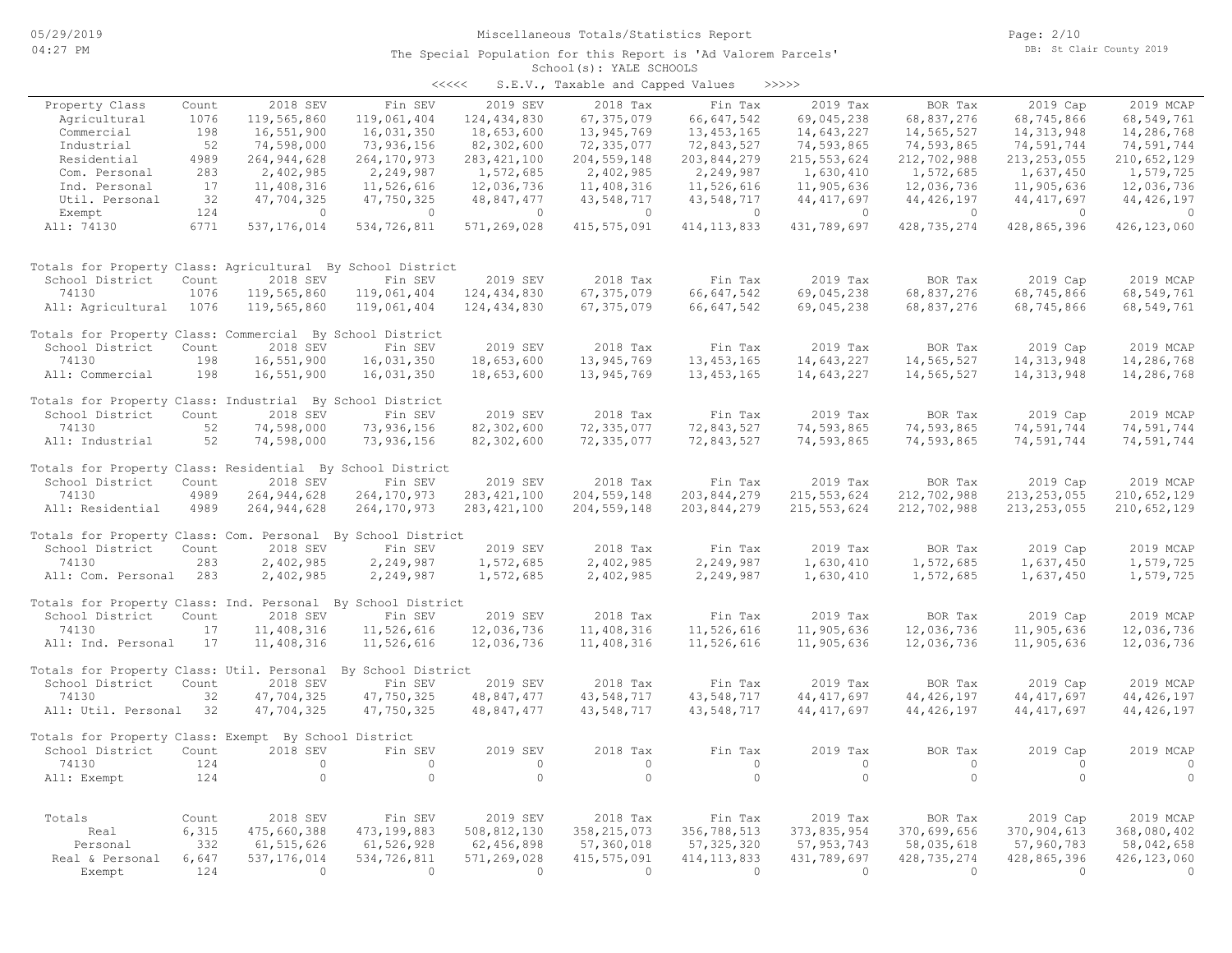# Miscellaneous Totals/Statistics Report

The Special Population for this Report is 'Ad Valorem Parcels'

Page: 3/10 DB: St Clair County 2019

#### School(s): YALE SCHOOLS <<<<< PRE/MBT Percentage Times S.E.V. >>>>>

| Totals for School District: 74130                            |                |               | YALE SCHOOLS             |               |                |               |                     |               |                |  |
|--------------------------------------------------------------|----------------|---------------|--------------------------|---------------|----------------|---------------|---------------------|---------------|----------------|--|
| Property Class                                               | Count          | 2018 ORIG     | 2018 ORIG                | Final PRE     | Final          | W/O Winter    | W/O Winter          | 2019 ORIG     | 2019 ORIG      |  |
|                                                              |                | PRE           | $Non-PRE$                |               | Non-PRE        | PRE           | Non-PRE             | PRE           | Non-PRE        |  |
| Agricultural                                                 | 1052           | 114,933,390   | 4,632,470                | 114, 433, 226 | 4,628,178      | 114,328,506   | 4,732,898           | 119,761,437   | 4,673,393      |  |
| Commercial                                                   | 13             | 613,135       | 15,938,765               | 560,885       | 15,470,465     | 560,885       | 15,470,465          | 740,020       | 17,913,580     |  |
| Industrial                                                   | 13             | 730,692       | 73,867,308               | 730,692       | 73,205,464     | 730,692       | 73,205,464          | 918,836       | 81, 383, 764   |  |
| Residential                                                  | 3890           | 237, 473, 053 | 27, 471, 575             | 238, 426, 058 | 25,744,915     | 237, 195, 898 | 26,975,075          | 255, 522, 352 | 27,898,748     |  |
| Com. Personal                                                | 283            | 2,402,985     | $\overline{0}$           | 2,249,987     | $\overline{0}$ | 2,249,987     | $\overline{0}$      | 1,572,685     | $\overline{0}$ |  |
| Ind. Personal                                                | 17             | 11,408,316    | $\overline{0}$           | 11,526,616    | $\overline{0}$ | 11,526,616    | $\overline{0}$      | 12,036,736    | $\overline{0}$ |  |
| Util. Personal                                               | $\overline{0}$ | $\circ$       | 47,704,325               | $\circ$       | 47,750,325     | $\circ$       | 47,750,325          | $\Omega$      | 48,847,477     |  |
| Exempt                                                       | $\mathbf{3}$   | $\circ$       | $\circ$                  | $\circ$       | $\circ$        | $\circ$       | $\circ$             | $\Omega$      | $\Omega$       |  |
| All: 74130                                                   | 5,271          | 367, 561, 571 | 169,614,443              | 367, 927, 464 | 166,799,347    | 366, 592, 584 | 168, 134, 227       | 390, 552, 066 | 180,716,962    |  |
| Totals for Property Class: Agricultural By School District   |                |               |                          |               |                |               |                     |               |                |  |
| School District                                              | Count          | 2018 ORIG     | 2018 ORIG                | Final PRE     | Final          | W/O Winter    | W/O Winter          | 2019 ORIG     | 2019 ORIG      |  |
|                                                              |                | PRE           | Non-PRE                  |               | Non-PRE        | PRE           | Non-PRE             | PRE           | Non-PRE        |  |
| 74130                                                        | 1052           | 114,933,390   | 4,632,470                | 114,433,226   | 4,628,178      | 114,328,506   | 4,732,898           | 119,761,437   | 4,673,393      |  |
| All: Agricultural 1052                                       |                | 114,933,390   | 4,632,470                | 114, 433, 226 | 4,628,178      | 114,328,506   | 4,732,898           | 119,761,437   | 4,673,393      |  |
| Totals for Property Class: Commercial By School District     |                |               |                          |               |                |               |                     |               |                |  |
| School District                                              | Count          | 2018 ORIG     | 2018 ORIG                | Final PRE     | Final          | W/O Winter    | W/O Winter          | 2019 ORIG     | 2019 ORIG      |  |
|                                                              |                | PRE           | Non-PRE                  |               | Non-PRE        | PRE           | Non-PRE             | PRE           | Non-PRE        |  |
| 74130                                                        | 13             | 613,135       | 15,938,765               | 560,885       | 15,470,465     | 560,885       | 15,470,465          | 740,020       | 17,913,580     |  |
| All: Commercial                                              | 13             | 613,135       | 15,938,765               | 560,885       | 15,470,465     | 560,885       | 15,470,465          | 740,020       | 17,913,580     |  |
|                                                              |                |               |                          |               |                |               |                     |               |                |  |
| Totals for Property Class: Industrial By School District     |                |               |                          |               |                |               |                     |               |                |  |
| School District                                              | Count          | 2018 ORIG     | 2018 ORIG                | Final PRE     | Final          | W/O Winter    | W/O Winter          | 2019 ORIG     | 2019 ORIG      |  |
|                                                              |                | PRE           | Non-PRE                  |               | Non-PRE        | <b>PRE</b>    | Non-PRE             | PRE           | Non-PRE        |  |
| 74130                                                        | 13             | 730,692       | 73,867,308               | 730,692       | 73,205,464     | 730,692       | 73,205,464          | 918,836       | 81, 383, 764   |  |
| All: Industrial                                              | 13             | 730,692       | 73,867,308               | 730,692       | 73,205,464     | 730,692       | 73,205,464          | 918,836       | 81,383,764     |  |
| Totals for Property Class: Residential By School District    |                |               |                          |               |                |               |                     |               |                |  |
| School District                                              | Count          | 2018 ORIG     | 2018 ORIG                | Final PRE     | Final          | W/O Winter    | W/O Winter          | 2019 ORIG     | 2019 ORIG      |  |
|                                                              |                | PRE           | Non-PRE                  |               | Non-PRE        | PRE           | Non-PRE             | PRE           | Non-PRE        |  |
| 74130                                                        | 3890           | 237, 473, 053 | 27, 471, 575             | 238,426,058   | 25,744,915     | 237, 195, 898 | 26,975,075          | 255, 522, 352 | 27,898,748     |  |
| All: Residential                                             | 3890           | 237, 473, 053 | 27, 471, 575             | 238,426,058   | 25,744,915     | 237, 195, 898 | 26,975,075          | 255, 522, 352 | 27,898,748     |  |
|                                                              |                |               |                          |               |                |               |                     |               |                |  |
| Totals for Property Class: Com. Personal By School District  |                |               |                          |               |                |               |                     |               |                |  |
| School District                                              | Count          | 2018 ORIG     | 2018 ORIG                | Final PRE     | Final          | W/O Winter    | W/O Winter          | 2019 ORIG     | 2019 ORIG      |  |
|                                                              |                | PRE           | Non-PRE                  |               | Non-PRE        | PRE           | Non-PRE             | PRE           | Non-PRE        |  |
| 74130                                                        | 283            | 2,402,985     | $\sim$ 0                 | 2,249,987     | $\circ$        | 2,249,987     | $\circ$             | 1,572,685     | $\sim$ 0       |  |
| All: Com. Personal 283                                       |                | 2,402,985     | $\circ$                  | 2,249,987     | $\circ$        | 2,249,987     | $\circ$             | 1,572,685     | $\overline{0}$ |  |
| Totals for Property Class: Ind. Personal By School District  |                |               |                          |               |                |               |                     |               |                |  |
| School District                                              | Count          | 2018 ORIG     | 2018 ORIG                | Final PRE     | Final          | W/O Winter    | W/O Winter          | 2019 ORIG     | 2019 ORIG      |  |
|                                                              |                | PRE           | Non-PRE                  |               | Non-PRE        | PRE           | Non-PRE             | PRE           | Non-PRE        |  |
| 74130                                                        | 17             | 11,408,316    | $\overline{\phantom{0}}$ | 11,526,616    | $\sim$ 0       | 11,526,616    | $\circ$             | 12,036,736    | $\overline{0}$ |  |
| All: Ind. Personal                                           | 17             | 11,408,316    | $\circ$                  | 11,526,616    | $\overline{0}$ | 11,526,616    | $\overline{0}$      | 12,036,736    | $\Omega$       |  |
|                                                              |                |               |                          |               |                |               |                     |               |                |  |
| Totals for Property Class: Util. Personal By School District |                |               |                          |               |                |               |                     |               |                |  |
| School District                                              | Count          | 2018 ORIG     | 2018 ORIG                | Final PRE     | Final          | W/O Winter    | W/O Winter          | 2019 ORIG     | 2019 ORIG      |  |
|                                                              |                | PRE           | Non-PRE                  |               | Non-PRE        | PRE           | Non-PRE             | PRE           | Non-PRE        |  |
| 74130                                                        | $\circ$        | $\circ$       | 47,704,325               | $\circ$       | 47,750,325     | $\circ$       | 47,750,325          | $\circ$       | 48,847,477     |  |
| All: Util. Personal                                          | $\circ$        | $\circ$       | 47,704,325               | $\circ$       | 47,750,325     | $\circ$       | 47,750,325          | $\circ$       | 48,847,477     |  |
|                                                              |                |               |                          |               |                |               |                     |               |                |  |
| Totals for Property Class: Exempt By School District         |                |               |                          |               |                |               |                     |               |                |  |
| School District                                              | Count          | 2018 ORIG     | 2018 ORIG                | Final PRE     | Final          | W/O Winter    | W/O Winter          | 2019 ORIG     | 2019 ORIG      |  |
|                                                              |                | PRE           | Non-PRE                  |               | Non-PRE        | PRE           | Non-PRE             | PRE           | Non-PRE        |  |
| 74130                                                        | 3              | 0             | 0                        | 0             | 0              | 0             | 0                   | 0             | 0              |  |
| All: Exempt                                                  | 3              | $\circ$       | $\circ$                  | $\circ$       | 0              | $\circ$       | $\mathsf{O}\xspace$ | $\circ$       | $\circ$        |  |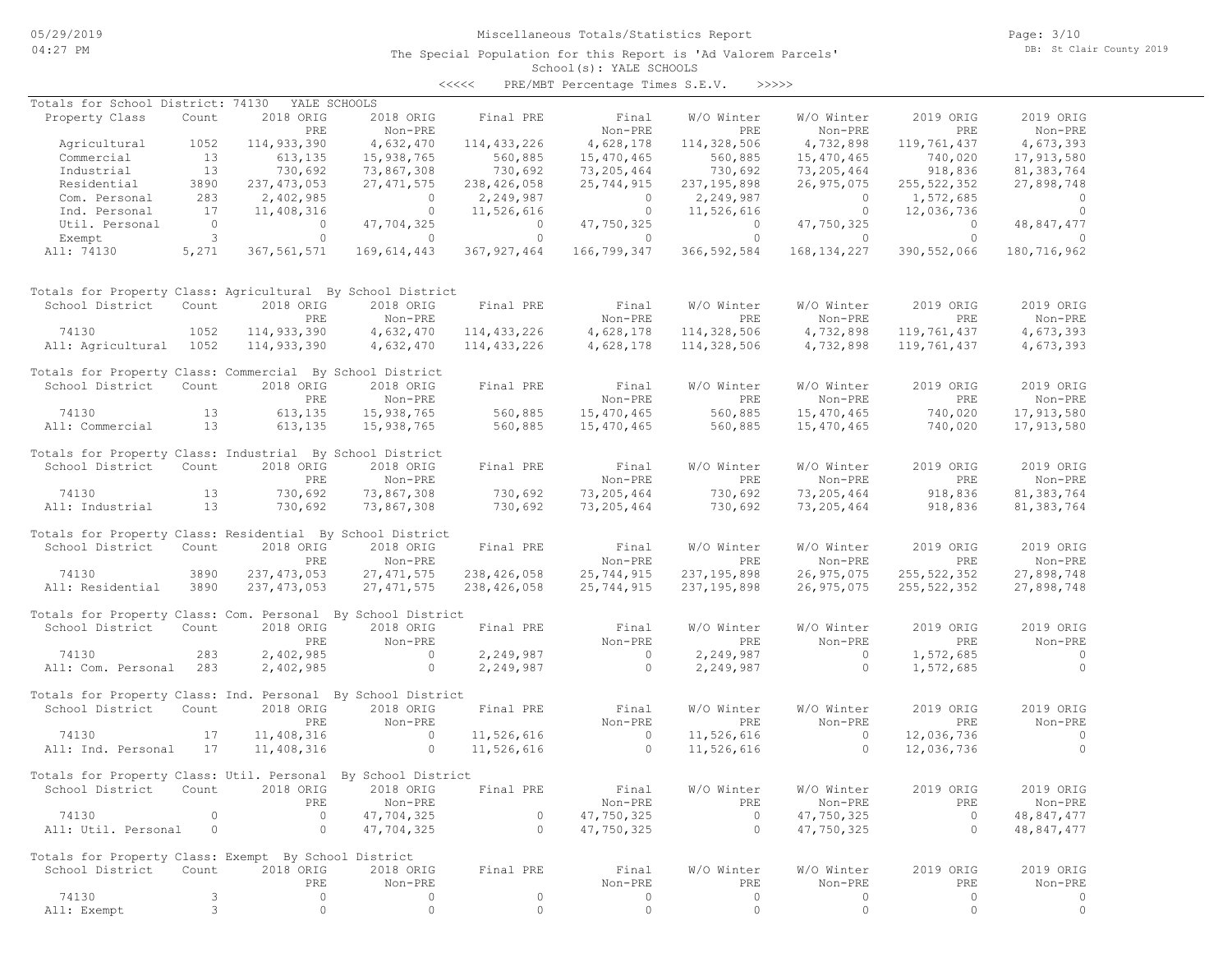The Special Population for this Report is 'Ad Valorem Parcels'

Page: 4/10 DB: St Clair County 2019

School(s): YALE SCHOOLS

<<<<< PRE/MBT Percentage Times S.E.V. >>>>>

| Totals          | Count | 2018 ORIG<br>PRE | 2018 ORIG<br>Non-PRE | Final PRE     | Final<br>Non-PRE | W/O Winter<br>PRE | W/O Winter<br>Non-PRE | 2019 ORIG<br>PRE | 2019 ORIG<br>Non-PRE |
|-----------------|-------|------------------|----------------------|---------------|------------------|-------------------|-----------------------|------------------|----------------------|
| Real            | 4,968 | 353,750,270      | 121,910,118          | 354, 150, 861 | 119,049,022      | 352,815,981       | 120,383,902           | 376,942,645      | 131,869,485          |
| Personal        | 300   | 13,811,301       | 47,704,325           | 13,776,603    | 47,750,325       | 13,776,603        | 47,750,325            | 13,609,421       | 48,847,477           |
| Real & Personal | 5,268 | 367,561,571      | 169,614,443          | 367, 927, 464 | 166,799,347      | 366,592,584       | 168, 134, 227         | 390,552,066      | 180,716,962          |
| Exempt          |       |                  |                      |               |                  |                   |                       |                  |                      |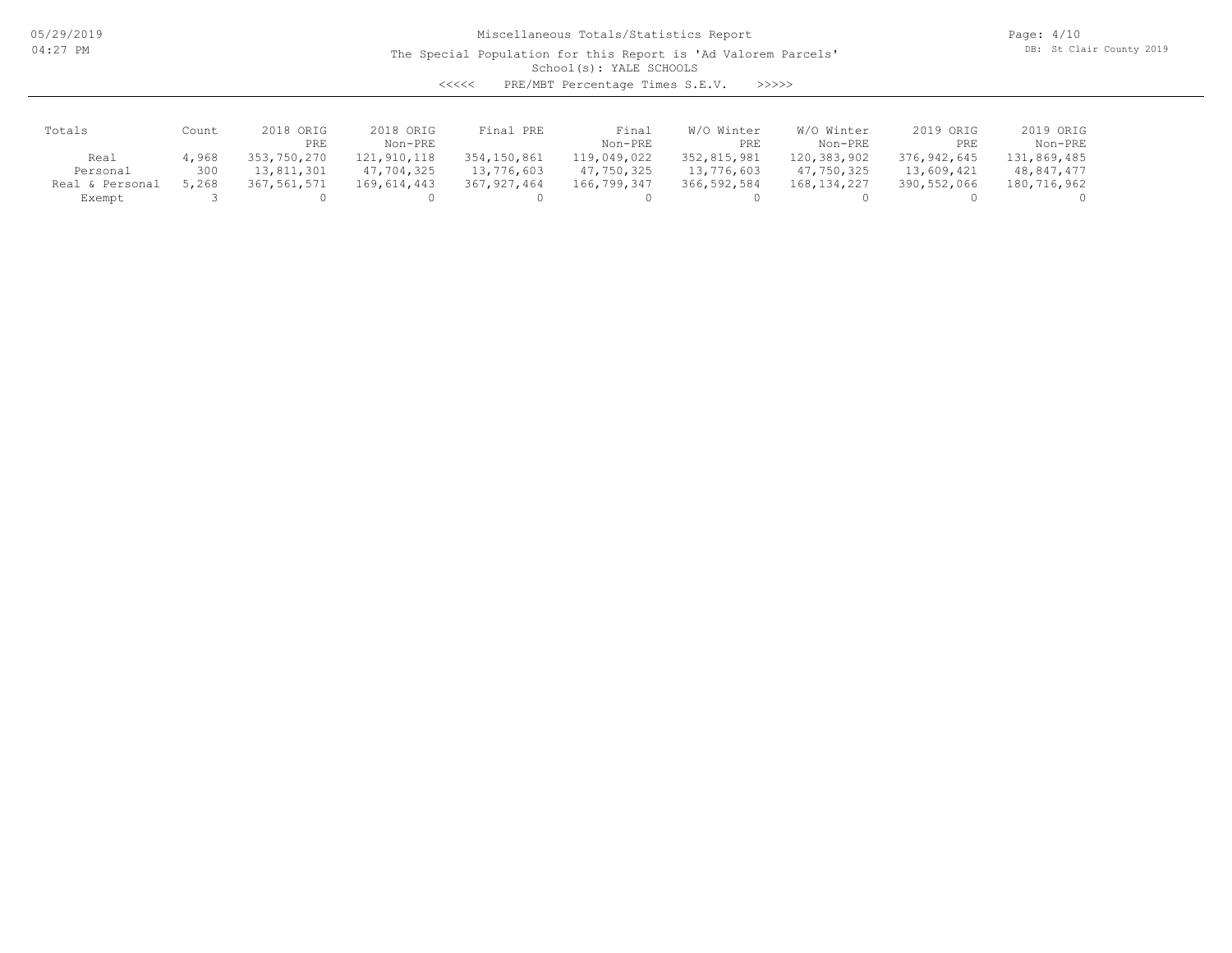# Miscellaneous Totals/Statistics Report

The Special Population for this Report is 'Ad Valorem Parcels'

Page: 5/10 DB: St Clair County 2019

School(s): YALE SCHOOLS <<<<< PRE/MBT Percentage Times Taxable >>>>>

| Totals for School District: 74130                            |                |                    | YALE SCHOOLS   |                |                |                    |                    |                |                |
|--------------------------------------------------------------|----------------|--------------------|----------------|----------------|----------------|--------------------|--------------------|----------------|----------------|
| Property Class                                               | Count          | 2018 ORIG          | 2018 ORIG      | Final PRE      | Final          | W/O Winter         | W/O Winter         | 2019 ORIG      | 2019 ORIG      |
|                                                              |                | PRE                | Non-PRE        |                | Non-PRE        | PRE                | Non-PRE            | PRE            | Non-PRE        |
| Agricultural                                                 | 1052           | 64, 572, 868       | 2,802,211      | 64, 125, 208   | 2,522,334      | 64,026,017         | 2,621,525          | 66, 231, 924   | 2,605,352      |
| Commercial                                                   | 13             | 530,491            | 13, 415, 278   | 472,587        | 12,980,578     | 472,587            | 12,980,578         | 608,575        | 13,956,952     |
| Industrial                                                   | 13             | 534,303            | 71,800,774     | 534,303        | 72,309,224     | 534,303            | 72,309,224         | 621,059        | 73,972,806     |
| Residential                                                  | 3890           | 183,907,971        | 20,651,177     | 184,651,879    | 19,192,400     | 183,646,334        | 20,197,945         | 191,396,142    | 21,306,846     |
| Com. Personal                                                | 283            | 2,402,985          | $\sim$ 0       | 2,249,987      | $\overline{0}$ | 2,249,987          | $\overline{0}$     | 1,572,685      | $\overline{0}$ |
| Ind. Personal                                                | 17             | 11,408,316         | $\overline{0}$ | 11,526,616     | $\overline{0}$ | 11,526,616         | $\circ$            | 12,036,736     | $\overline{0}$ |
| Util. Personal                                               | $\overline{0}$ | $\circ$            | 43,548,717     | $\overline{0}$ | 43,548,717     | $\overline{0}$     | 43,548,717         | $\overline{0}$ | 44, 426, 197   |
| Exempt                                                       | 3              | $\circ$            | $\circ$        | $\circ$        | $\circ$        | $\circ$            | $\circ$            | $\circ$        | $\circ$        |
| All: 74130                                                   | 5271           | 263, 356, 934      | 152, 218, 157  | 263,560,580    | 150, 553, 253  | 262, 455, 844      | 151,657,989        | 272, 467, 121  | 156,268,153    |
| Totals for Property Class: Agricultural By School District   |                |                    |                |                |                |                    |                    |                |                |
| School District                                              | Count          | 2018 ORIG          | 2018 ORIG      | Final PRE      | Final          | W/O Winter         | W/O Winter         | 2019 ORIG      | 2019 ORIG      |
|                                                              |                | PRE                | Non-PRE        |                | Non-PRE        | PRE                | Non-PRE            | PRE            | Non-PRE        |
| 74130                                                        | 1052           | 64, 572, 868       | 2,802,211      | 64, 125, 208   | 2,522,334      | 64,026,017         | 2,621,525          | 66, 231, 924   | 2,605,352      |
| All: Agricultural 1052                                       |                | 64, 572, 868       | 2,802,211      | 64, 125, 208   | 2,522,334      | 64,026,017         | 2,621,525          | 66, 231, 924   | 2,605,352      |
| Totals for Property Class: Commercial By School District     |                |                    |                |                |                |                    |                    |                |                |
| School District                                              | Count          | 2018 ORIG          | 2018 ORIG      | Final PRE      | Final          | W/O Winter         | W/O Winter         | 2019 ORIG      | 2019 ORIG      |
|                                                              |                | PRE                | Non-PRE        |                | Non-PRE        | PRE                | Non-PRE            | PRE            | Non-PRE        |
| 74130                                                        | 13             | 530,491            | 13, 415, 278   | 472,587        | 12,980,578     | 472,587            | 12,980,578         | 608,575        | 13,956,952     |
| All: Commercial                                              | 13             | 530,491            | 13, 415, 278   | 472,587        | 12,980,578     | 472,587            | 12,980,578         | 608,575        | 13,956,952     |
| Totals for Property Class: Industrial By School District     |                |                    |                |                |                |                    |                    |                |                |
| School District                                              | Count          | 2018 ORIG          | 2018 ORIG      | Final PRE      | Final          | W/O Winter         | W/O Winter         | 2019 ORIG      | 2019 ORIG      |
|                                                              |                | PRE                | Non-PRE        |                | Non-PRE        | PRE                | Non-PRE            | PRE            | Non-PRE        |
| 74130                                                        | 13             | 534,303            | 71,800,774     | 534,303        | 72,309,224     | 534,303            | 72,309,224         | 621,059        | 73,972,806     |
| All: Industrial                                              | 13             | 534,303            | 71,800,774     | 534,303        | 72,309,224     | 534,303            | 72,309,224         | 621,059        | 73,972,806     |
| Totals for Property Class: Residential By School District    |                |                    |                |                |                |                    |                    |                |                |
| School District                                              | Count          | 2018 ORIG          | 2018 ORIG      | Final PRE      | Final          | W/O Winter         | W/O Winter         | 2019 ORIG      | 2019 ORIG      |
|                                                              |                | PRE                | Non-PRE        |                | Non-PRE        | PRE                | Non-PRE            | <b>PRE</b>     | Non-PRE        |
| 74130                                                        | 3890           | 183,907,971        | 20,651,177     | 184,651,879    | 19,192,400     | 183,646,334        | 20,197,945         | 191,396,142    | 21,306,846     |
| All: Residential                                             | 3890           | 183,907,971        | 20,651,177     | 184,651,879    | 19,192,400     | 183,646,334        | 20,197,945         | 191,396,142    | 21,306,846     |
|                                                              |                |                    |                |                |                |                    |                    |                |                |
| Totals for Property Class: Com. Personal By School District  |                |                    |                |                |                |                    |                    |                |                |
| School District                                              | Count          | 2018 ORIG          | 2018 ORIG      | Final PRE      | Final          | W/O Winter         | W/O Winter         | 2019 ORIG      | 2019 ORIG      |
|                                                              |                | PRE                | Non-PRE        |                | Non-PRE        | PRE                | Non-PRE            | PRE            | Non-PRE        |
| 74130                                                        | 283            | 2,402,985          | $\sim$ 0       | 2,249,987      | $\sim$ 0       | 2,249,987          | $\circ$            | 1,572,685      | $\overline{0}$ |
| All: Com. Personal                                           | 283            | 2,402,985          | $\circ$        | 2,249,987      | $\overline{0}$ | 2,249,987          | $\circ$            | 1,572,685      | $\circ$        |
| Totals for Property Class: Ind. Personal By School District  |                |                    |                |                |                |                    |                    |                |                |
| School District                                              | Count          | 2018 ORIG          | 2018 ORIG      | Final PRE      | Final          | W/O Winter         | W/O Winter         | 2019 ORIG      | 2019 ORIG      |
|                                                              |                | PRE                | Non-PRE        |                | Non-PRE        | PRE                | Non-PRE            | PRE            | Non-PRE        |
| 74130                                                        | 17             | 11,408,316         | $\overline{0}$ | 11,526,616     | $\overline{0}$ | 11,526,616         | $\circ$            | 12,036,736     | $\overline{0}$ |
| All: Ind. Personal                                           | 17             | 11,408,316         | $\circ$        | 11,526,616     | $\bigcirc$     | 11,526,616         | $\Omega$           | 12,036,736     | $\Omega$       |
|                                                              |                |                    |                |                |                |                    |                    |                |                |
| Totals for Property Class: Util. Personal By School District |                |                    |                |                |                |                    |                    |                |                |
| School District                                              | Count          | 2018 ORIG          | 2018 ORIG      | Final PRE      | Final          | W/O Winter         | W/O Winter         | 2019 ORIG      | 2019 ORIG      |
|                                                              |                | PRE                | Non-PRE        |                | Non-PRE        | PRE                | Non-PRE            | PRE            | Non-PRE        |
| 74130                                                        | $\circ$        | $\circ$            | 43,548,717     | $\circ$        | 43,548,717     | $\circ$            | 43,548,717         | $\circ$        | 44, 426, 197   |
| All: Util. Personal                                          | $\circ$        | $\circ$            | 43,548,717     | $\circ$        | 43,548,717     | $\circ$            | 43,548,717         | $\circ$        | 44, 426, 197   |
|                                                              |                |                    |                |                |                |                    |                    |                |                |
| Totals for Property Class: Exempt By School District         |                |                    |                |                |                |                    |                    |                |                |
| School District                                              | Count          | 2018 ORIG          | 2018 ORIG      | Final PRE      | Final          | W/O Winter         | W/O Winter         | 2019 ORIG      | 2019 ORIG      |
|                                                              |                | PRE                | Non-PRE        |                | Non-PRE        | PRE                | Non-PRE            | PRE            | Non-PRE        |
| 74130                                                        | 3<br>3         | $\circ$<br>$\circ$ | 0<br>0         | 0<br>$\circ$   | 0<br>$\circ$   | $\circ$<br>$\circ$ | $\circ$<br>$\circ$ | 0              | 0<br>$\circ$   |
| All: Exempt                                                  |                |                    |                |                |                |                    |                    | $\circ$        |                |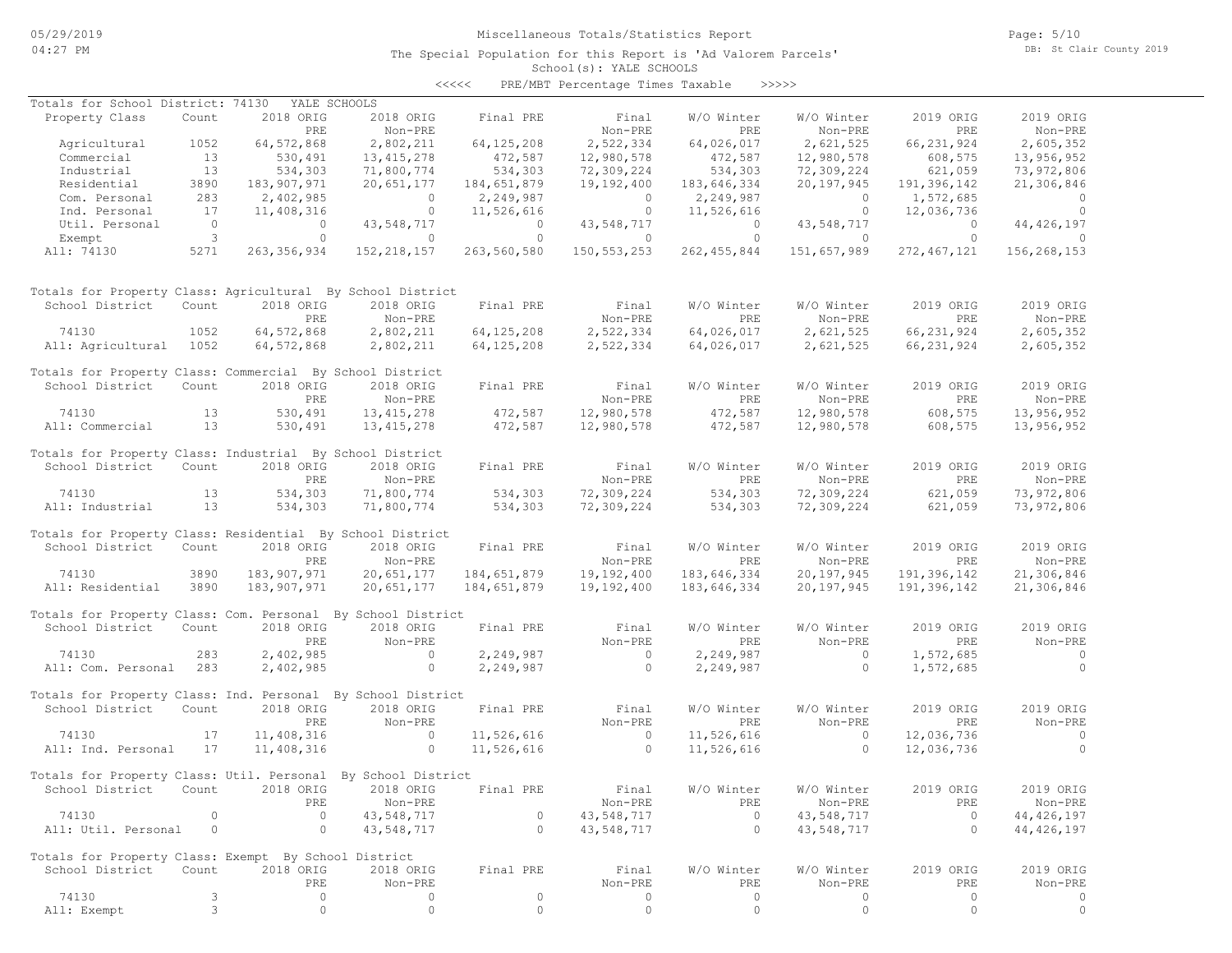05/29/2019 04:27 PM

# Miscellaneous Totals/Statistics Report

The Special Population for this Report is 'Ad Valorem Parcels'

Page: 6/10 DB: St Clair County 2019

School(s): YALE SCHOOLS

<<<<< PRE/MBT Percentage Times Taxable >>>>>

| Totals             | Count | 2018 ORIG   | 2018 ORIG     | Final PRE   | Final       | W/O Winter  | W/O Winter  | 2019 ORIG   | 2019 ORIG   |
|--------------------|-------|-------------|---------------|-------------|-------------|-------------|-------------|-------------|-------------|
|                    |       | PRE         | Non-PRE       |             | Non-PRE     | PRE         | Non-PRE     | PRE         | Non-PRE     |
| Real               | 4,968 | 249,545,633 | 108,669,440   | 249,783,977 | 107,004,536 | 248,679,241 | 108,109,272 | 258,857,700 | 111,841,956 |
| Personal           | 300   | 13,811,301  | 43,548,717    | 13,776,603  | 43,548,717  | 13,776,603  | 43,548,717  | 13,609,421  | 44,426,197  |
| Personal<br>Real & | 5,268 | 263,356,934 | 152, 218, 157 | 263,560,580 | 150,553,253 | 262,455,844 | 151,657,989 | 272,467,121 | 156,268,153 |
| Exempt             |       |             |               |             |             |             |             |             |             |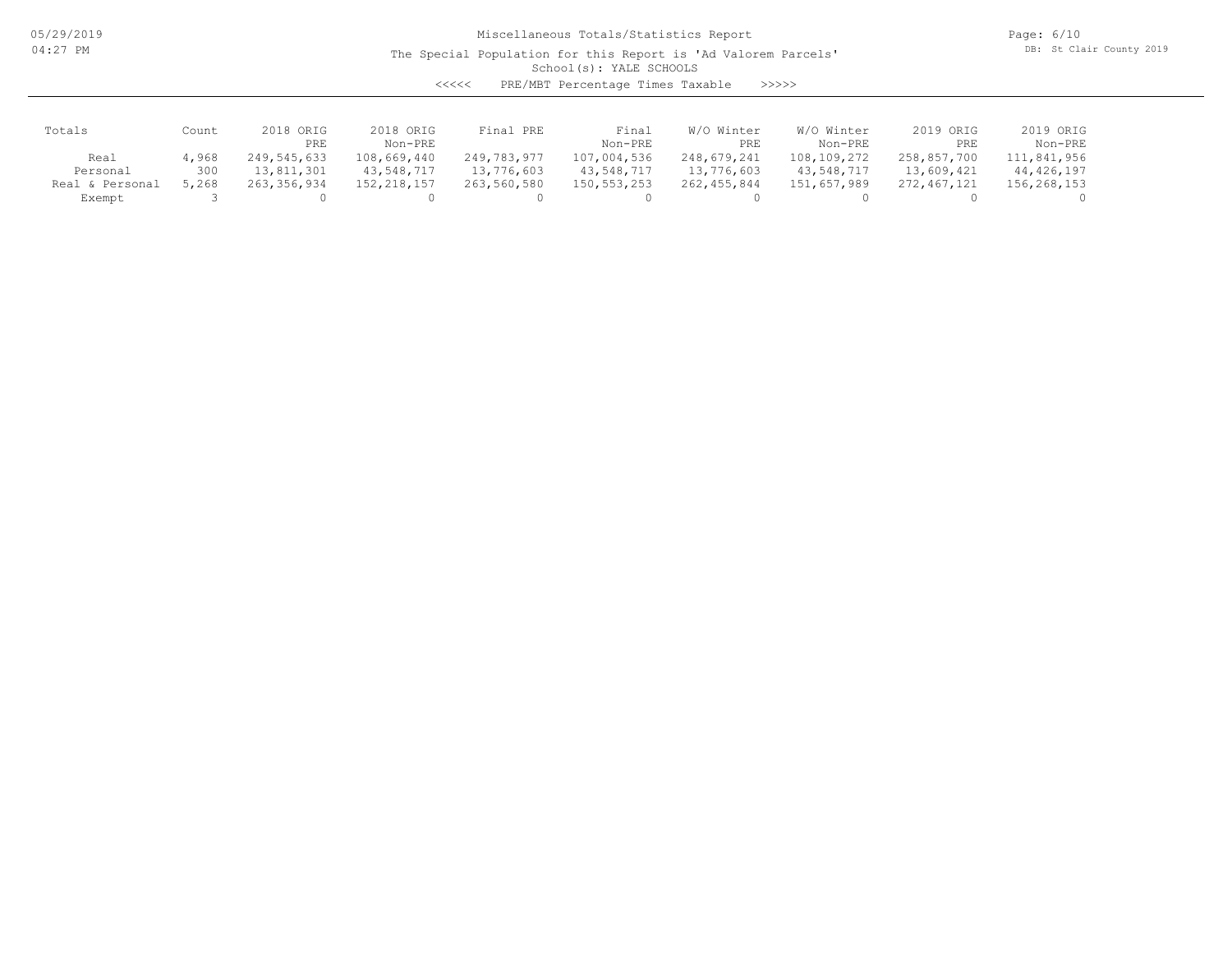Page: 7/10 DB: St Clair County 2019

#### \*\*\*\*\* DDA/LDFA Totals \*\*\*\*\*

|                 |       | Base      | Current   | Current     | Current   | Final     | Final     | Final     |
|-----------------|-------|-----------|-----------|-------------|-----------|-----------|-----------|-----------|
| DDA/LDFA        | Count | Value     | Assessed  | Taxable     | Captured  | Assessed  | Taxable   | Captured  |
| YALE DDA        | 195   | 3,158,372 | 6,481,763 | 5, 132, 765 | 1,974,393 | 5,757,132 | 5,011,067 | 1,852,695 |
| LDFA            |       | 525,775   | 1,831,736 | 1,597,196   | 1,071,421 | 1,723,516 | 1,575,862 | 1,050,087 |
| LDFA NO CAPTURE |       |           | 1,032,620 | 809,893     | 349,105   | 902,518   | 810,998   | 361,009   |
|                 |       |           | l,938,000 | 1,596,618   |           | L,872,000 | 1,583,964 |           |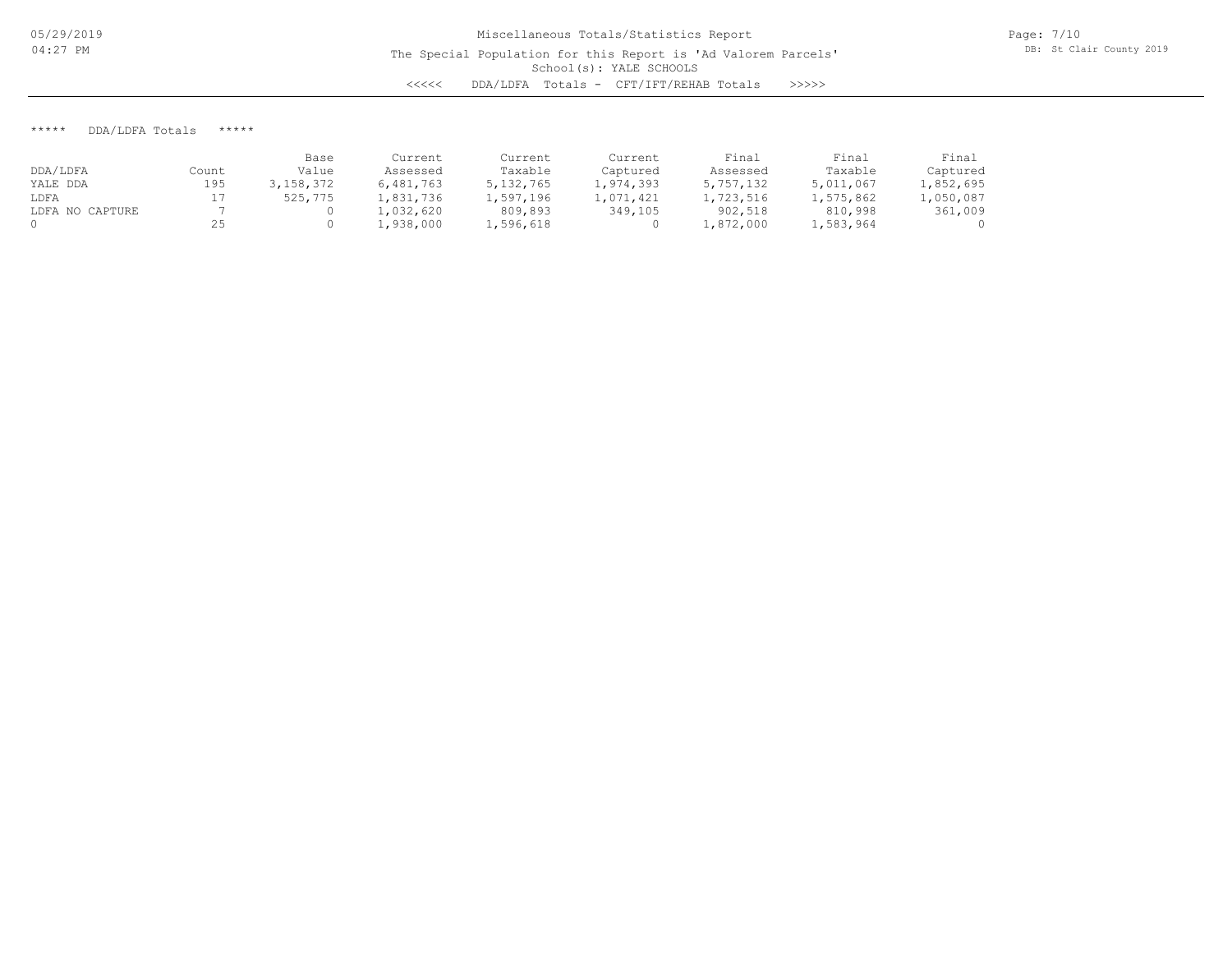School(s): YALE SCHOOLS

<<<<< Special Act Totals >>>>>

\*\*\*\*\* DDA/LDFA Totals \*\*\*\*\*

|                 |       | Base      | Current   | Current     | Current   | Final     | Final     | Final     |
|-----------------|-------|-----------|-----------|-------------|-----------|-----------|-----------|-----------|
| DDA/LDFA        | Count | Value     | Assessed  | Taxable     | Captured  | Assessed  | Taxable   | Captured  |
| YALE DDA        | 195   | 3,158,372 | 6,481,763 | 5, 132, 765 | 1,974,393 | 5,757,132 | 5,011,067 | 1,852,695 |
| LDFA            |       | 525,775   | 1,831,736 | 1,597,196   | 1,071,421 | 1,723,516 | 1,575,862 | 1,050,087 |
| LDFA NO CAPTURE |       |           | 1,032,620 | 809,893     | 349,105   | 902,518   | 810,998   | 361,009   |
|                 | 25    |           | L,938,000 | 1,596,618   |           | 1,872,000 | 1,583,964 |           |

## \*\*\*\*\* Special Act Totals \*\*\*\*\*

|                              |                 | Count | SEV Value | Taxable Value |
|------------------------------|-----------------|-------|-----------|---------------|
| Charitable Nonprofit Housing | Real            |       |           |               |
| Charitable Nonprofit Housing | Personal        |       |           |               |
| Charitable Nonprofit Housing | Real & Personal |       |           |               |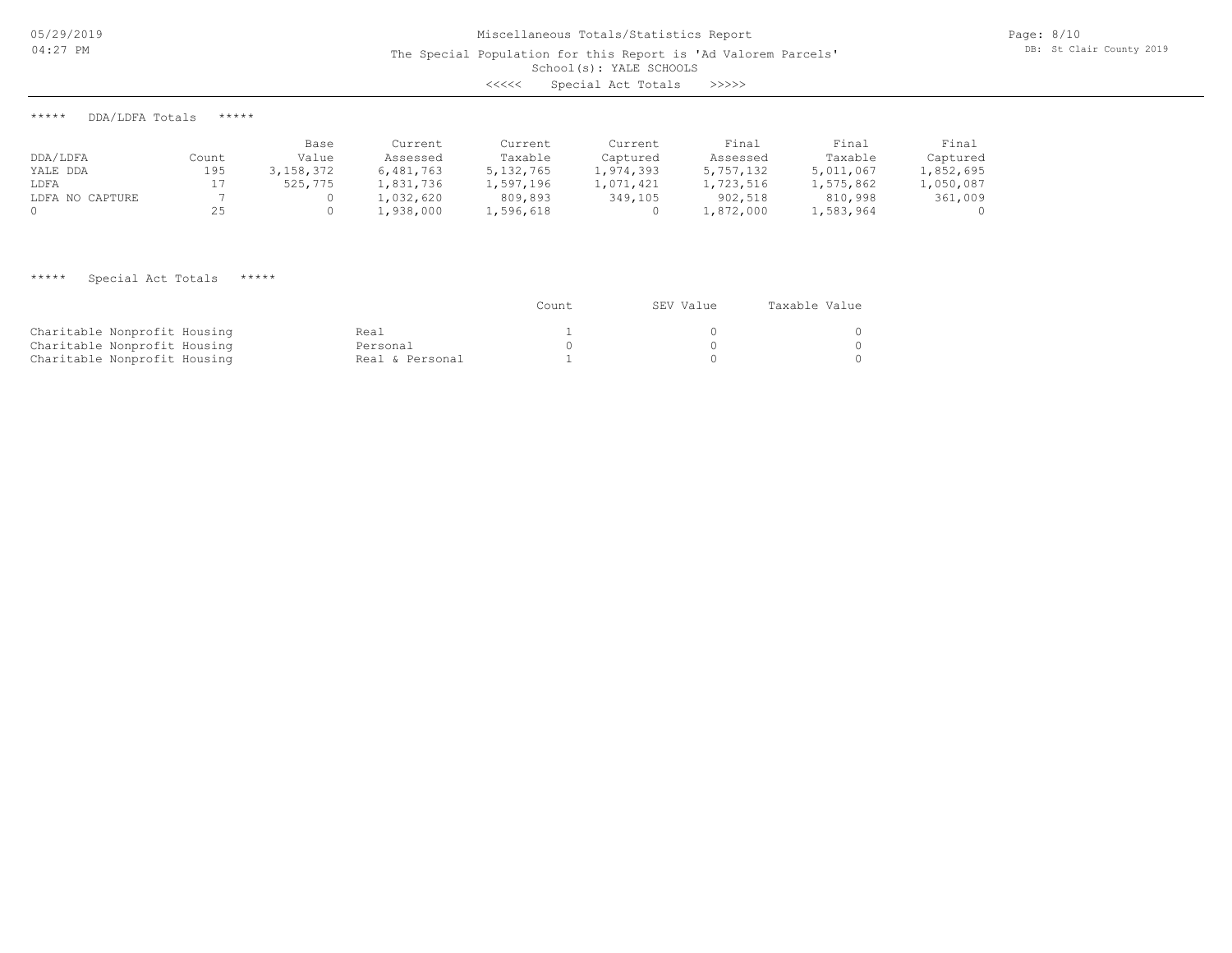### School(s): YALE SCHOOLS The Special Population for this Report is 'Ad Valorem Parcels'

Page: 9/10 DB: St Clair County 2019

<<<<< Top 20 Statistics >>>>>

| ***** Top 20 S.E.V.s *****<br>22-021-1002-000 | DETROIT EDISON CO                                                                                                                                                                   |                                |                          |
|-----------------------------------------------|-------------------------------------------------------------------------------------------------------------------------------------------------------------------------------------|--------------------------------|--------------------------|
| $22 - 999 - 0004 - 100$                       | INTERNATIONAL TRANSMISSION CO                                                                                                                                                       | \$<br>\$                       | 77,728,500<br>19,547,200 |
| 22-999-0003-100                               | DTE ELECTRIC COMPANY                                                                                                                                                                | \$                             | 9,502,100                |
| 24-999-0041-000                               | INTERNATIONAL TRANSMISSION                                                                                                                                                          | $\frac{1}{2}$                  | 6,589,200                |
| 24-999-0015-000                               | ENBRIDGE ENERGY, LP                                                                                                                                                                 | \$                             | 3,429,100                |
| 22-999-0003-000                               | DTE ELECTRIC COMPANY                                                                                                                                                                | \$                             | 2,714,700                |
| 26-999-0005-000                               | ENBRIDGE ENERGY                                                                                                                                                                     | \$                             | 2,648,300                |
| 24-999-0010-000                               | DETROIT EDISON CO                                                                                                                                                                   | \$                             | 2,526,600                |
| $10 - 999 - 0001 - 000$                       | DTE ELECTRIC CO                                                                                                                                                                     | \$                             | 1,950,400                |
| 19-999-0008-000                               | ENBRIDGE ENERGY, LIMITED PARTNERSHIP                                                                                                                                                | $\boldsymbol{\mathsf{S}}$      | 1,760,000                |
| $22 - 999 - 0040 - 000$                       | DTE ELECTRIC COMPANY                                                                                                                                                                | \$                             | 1,583,500                |
| 08-065-0037-001                               | YALE ACQUISITION GROUP LLC                                                                                                                                                          | $\boldsymbol{\mathsf{S}}$      | 1,454,600                |
| 22-999-0018-000                               | SEMCO PIPELINE CO                                                                                                                                                                   | \$                             | 956,200                  |
| 15-008-1001-000                               | SCOFIELD RALPH/CAMPBELL T                                                                                                                                                           | $\boldsymbol{\dot{\varsigma}}$ | 942,600                  |
| $08 - 014 - 1008 - 000$                       | GP INVESTMENTS LLC                                                                                                                                                                  | $\uplus$                       | 878,200                  |
| $08 - 015 - 2018 - 000$                       | SCHOOL PLACE PROPERTIES                                                                                                                                                             | $\dot{\varsigma}$              | 796,200                  |
| 26-999-0001-000                               | DTE ELECTRIC COMPANY                                                                                                                                                                | $\ddot{\varsigma}$             | 792,100                  |
| 22-033-3002-000                               | SCOFIELD RALPH E TRUST                                                                                                                                                              | $\ddot{\varsigma}$             | 758,100                  |
| 08-999-0021-001                               | DTE ELECTRIC COMPANY                                                                                                                                                                | \$                             | 749,607                  |
| 08-999-0083-000                               | REDALL INDUSTRIES, INC                                                                                                                                                              | $\mathsf{S}$                   | 706,390                  |
|                                               |                                                                                                                                                                                     |                                |                          |
|                                               |                                                                                                                                                                                     |                                |                          |
| ***** Top 20 Taxable Values *****             |                                                                                                                                                                                     |                                |                          |
| 22-021-1002-000                               | DETROIT EDISON CO                                                                                                                                                                   |                                | \$71,320,735             |
| 22-999-0004-100                               | INTERNATIONAL TRANSMISSION CO                                                                                                                                                       | \$                             | 19,547,200               |
| 22-999-0003-100                               | DTE ELECTRIC COMPANY                                                                                                                                                                | $\boldsymbol{\mathsf{S}}$      | 9,502,100                |
| 24-999-0041-000                               | INTERNATIONAL TRANSMISSION                                                                                                                                                          | \$                             | 6,589,200                |
| 22-999-0003-000                               | DTE ELECTRIC COMPANY                                                                                                                                                                | $\boldsymbol{\mathsf{S}}$      | 2,714,700                |
| 24-999-0010-000                               | DETROIT EDISON CO                                                                                                                                                                   | $\boldsymbol{\dot{\varsigma}}$ | 2,526,600                |
| 26-999-0005-000                               | ENBRIDGE ENERGY                                                                                                                                                                     | $\boldsymbol{\dot{\varsigma}}$ | 2,474,934                |
| $10 - 999 - 0001 - 000$                       | DTE ELECTRIC CO                                                                                                                                                                     | $\boldsymbol{\dot{\varsigma}}$ | 1,950,400                |
| 22-999-0040-000                               | DTE ELECTRIC COMPANY                                                                                                                                                                | $\boldsymbol{\mathsf{S}}$      | 1,583,500                |
| 22-999-0018-000                               | SEMCO PIPELINE CO                                                                                                                                                                   | $\boldsymbol{\mathsf{S}}$      | 956,200                  |
| 08-065-0037-001                               | YALE ACQUISITION GROUP LLC                                                                                                                                                          | $\ddot{\varsigma}$             | 935,022                  |
| $24 - 999 - 0015 - 000$                       | ENBRIDGE ENERGY, LP                                                                                                                                                                 | $\ddot{\varsigma}$             | 900,318                  |
| 26-999-0001-000                               | DTE ELECTRIC COMPANY                                                                                                                                                                | $\hat{\varsigma}$              | 792,100                  |
| $08 - 999 - 0021 - 001$                       | DTE ELECTRIC COMPANY                                                                                                                                                                | $\hat{\varsigma}$              | 749,607                  |
| $08 - 999 - 0083 - 000$                       | REDALL INDUSTRIES, INC                                                                                                                                                              | $\ddot{\varsigma}$             | 706,390                  |
| $08 - 014 - 1008 - 000$                       | GP INVESTMENTS LLC                                                                                                                                                                  | $\varsigma$                    | 671,768                  |
| 08-015-2018-000                               | SCHOOL PLACE PROPERTIES                                                                                                                                                             | \$                             | 663, 413                 |
| 19-999-0003-100                               | DTE ELECTRIC COMPANY                                                                                                                                                                | $\varsigma$                    | 656,200                  |
| 15-008-1001-000                               | SCOFIELD RALPH/CAMPBELL T                                                                                                                                                           | $\ddot{\varsigma}$             | 576,277                  |
| 24-999-0025-000                               | SEMCO ENERGY                                                                                                                                                                        | Ŝ.                             | 527,000                  |
|                                               |                                                                                                                                                                                     |                                |                          |
| ***** Top 20 Owners by Taxable Value *****    |                                                                                                                                                                                     |                                |                          |
| DETROIT EDISON CO                             | has 74,239,377 Taxable Value in 15 Parcel(s)                                                                                                                                        |                                |                          |
| INTERNATIONAL TRANSMISSION CO                 | has<br>20,038,400 Taxable Value in 2 Parcel(s)                                                                                                                                      |                                |                          |
| DTE ELECTRIC COMPANY                          | has 17,817,082 Taxable Value in 12 Parcel(s)                                                                                                                                        |                                |                          |
| INTERNATIONAL TRANSMISSION                    | has 7,302,413 Taxable Value in 16 Parcel(s)                                                                                                                                         |                                |                          |
| PETERS BROTHERS LLC                           | has<br>3,444,826 Taxable Value in 129 Parcel(s)                                                                                                                                     |                                |                          |
| ENBRIDGE ENERGY                               | has $2,480,156$ Taxable Value in 2 Parcel(s)<br>has $1,950,400$ Taxable Value in 1 Parcel(s)<br>has $956,200$ Taxable Value in 1 Parcel(s)<br>$56,200$ Taxable Value in 1 Parcel(s) |                                |                          |
| DTE ELECTRIC CO                               |                                                                                                                                                                                     |                                |                          |
| SEMCO PIPELINE CO                             |                                                                                                                                                                                     |                                |                          |
| YALE ACQUISITION GROUP LLC                    | has<br>935,022 Taxable Value in 1 Parcel(s)                                                                                                                                         |                                |                          |
| ENBRIDGE ENERGY, LP                           | 900,318 Taxable Value in 1 Parcel(s)<br>has                                                                                                                                         |                                |                          |
| SEMCO ENERGY                                  | 828,400 Taxable Value in 3 Parcel(s)<br>has                                                                                                                                         |                                |                          |
|                                               |                                                                                                                                                                                     |                                |                          |

GP INVESTMENTS LLC has 671,768 Taxable Value in 1 Parcel(s) REDALL INDUSTRIES, INC has 706,390 Taxable Value in 1 Parcel(s)